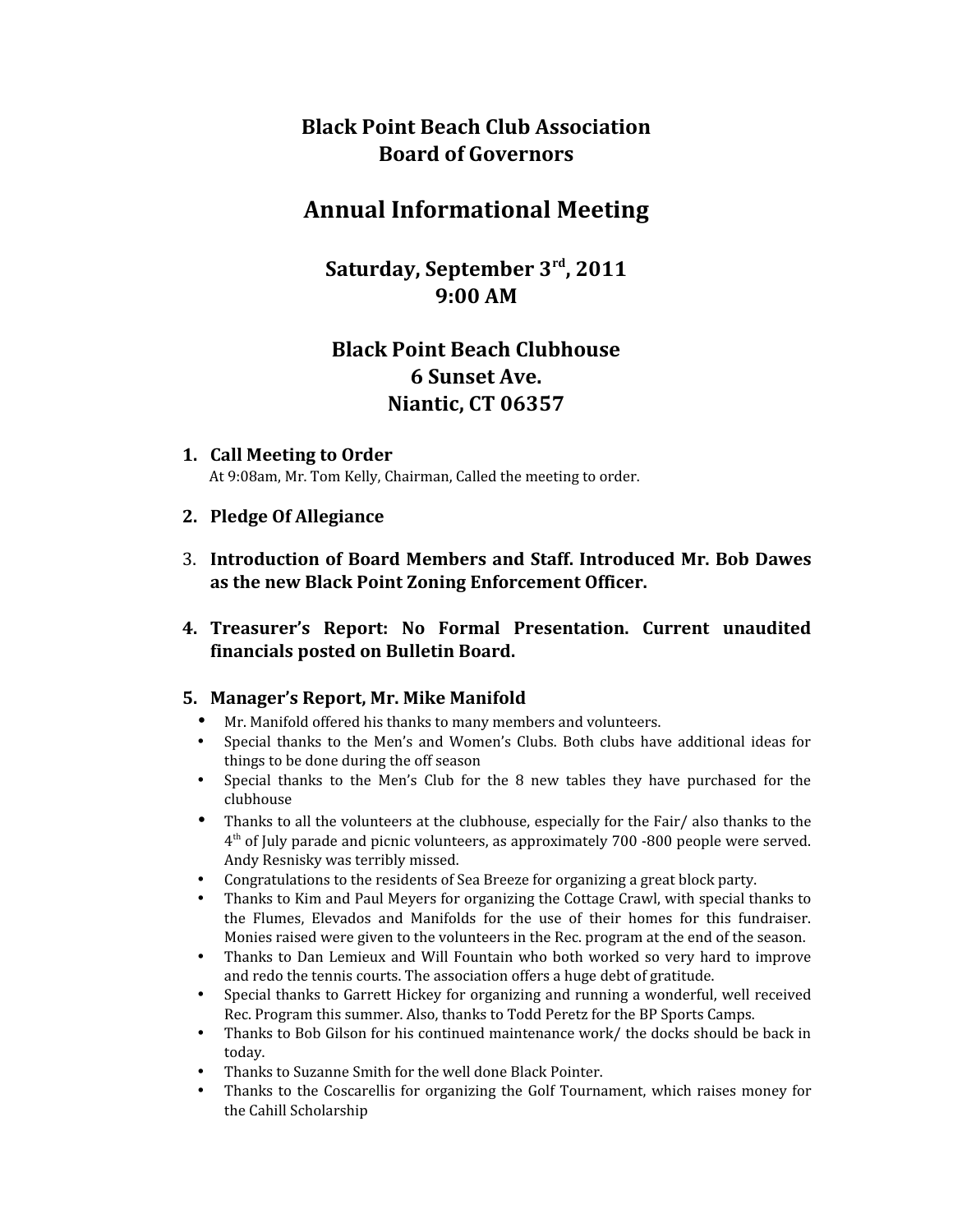- Special thanks to everyone on the ZBA and Zoning Boards, especially Ned Cosgrove who was acting ZEO, until Mr. Dawes was appointment. Mr. Dawes is a BP resident.
- Plans for next year: Tom Sheehan will be heading up a committee for evaluating and providing Kayak Racks. Will Fountain will also serve on this committee. Discussions and review over the winter for how to bring back South Beach. The debris will be cleared, and will discuss the question of sand replacement. Investigate the possibility of using an on-line registration for the Rec. Program. Rich Kimball may also investigate the option of using an on-line payment for taxes. Also looking into an advanced Jr. Lifesaving Course. Dr. Fox will review the cost and placements for possible purchase of AEDs.

## **6. Tax Collector Report, Rich Kimball**

- 92 % of taxes collected / 8% uncollected.
- On 9/2/2011 letters went out for the 41 unpaid members.
- Rich extended his thanks to Mary Cahill for mentoring him during this transition.

### **7. Informational Items**

- Men's club Information from John Campion: On 9/9/2011 there will be an Irish Music night with Father Mark and The Blarney Stones on the lawn at the clubhouse. Members can set up their chairs and snacks at 6:00pm, and the music will start at 7:00pm. Tickets are \$10 each. The Men's Clun painted the Beach Wall with volunteers, and a special thanks to Phil Hagamen for his painting expertise. Still recruiting new members for the Men's Club, who are willing to help with service related activities. The East Lyme Historical Society presented a very informative session this week on the history of Black Point. John will volunteer to coordinate information from members on BP history. Will Fountain has an antique Railroad Sign from Black Point/Crescent Beach to donate to the clubhouse for potential placement within the clubhouse.
- Women's Club information from Maribeth Stone: We had many interesting, wellattended programs this summer, with a new record high registration of 90 members. Winter Women's Club will continue, as there were 14 events among the winter members this year. Members can e-mail suggestions for activates for the winter club, and organize said activities. Maribeth also extended a personal, sincere thanks to the Black Point community for their caring, concern and offers of help during her recent medical issue.

#### **8. Members Comments**

- Eugene Massey, 10 Brightwater, had a question on the changes in the Black Pointer delivery. Mr. Manifold replied the initial change in having the Black Pointer available at the store was twofold: many parents had objected to younger kids delivering in the past, and it was an attempt to help introduce the opening of the new store. However, there were many complaints from members who wanted to resume delivery to their homes, and the past 2 weeks home delivery has been resumed. Next summer, the Rec. Program will resume home delivery.
- Shevon Hickey, 8 Sunset, suggested white PVC tubes may be made to attach to mailboxes, so the kids won't have to deliver door to door. This suggestion was also made in the past, however, was not implemented.